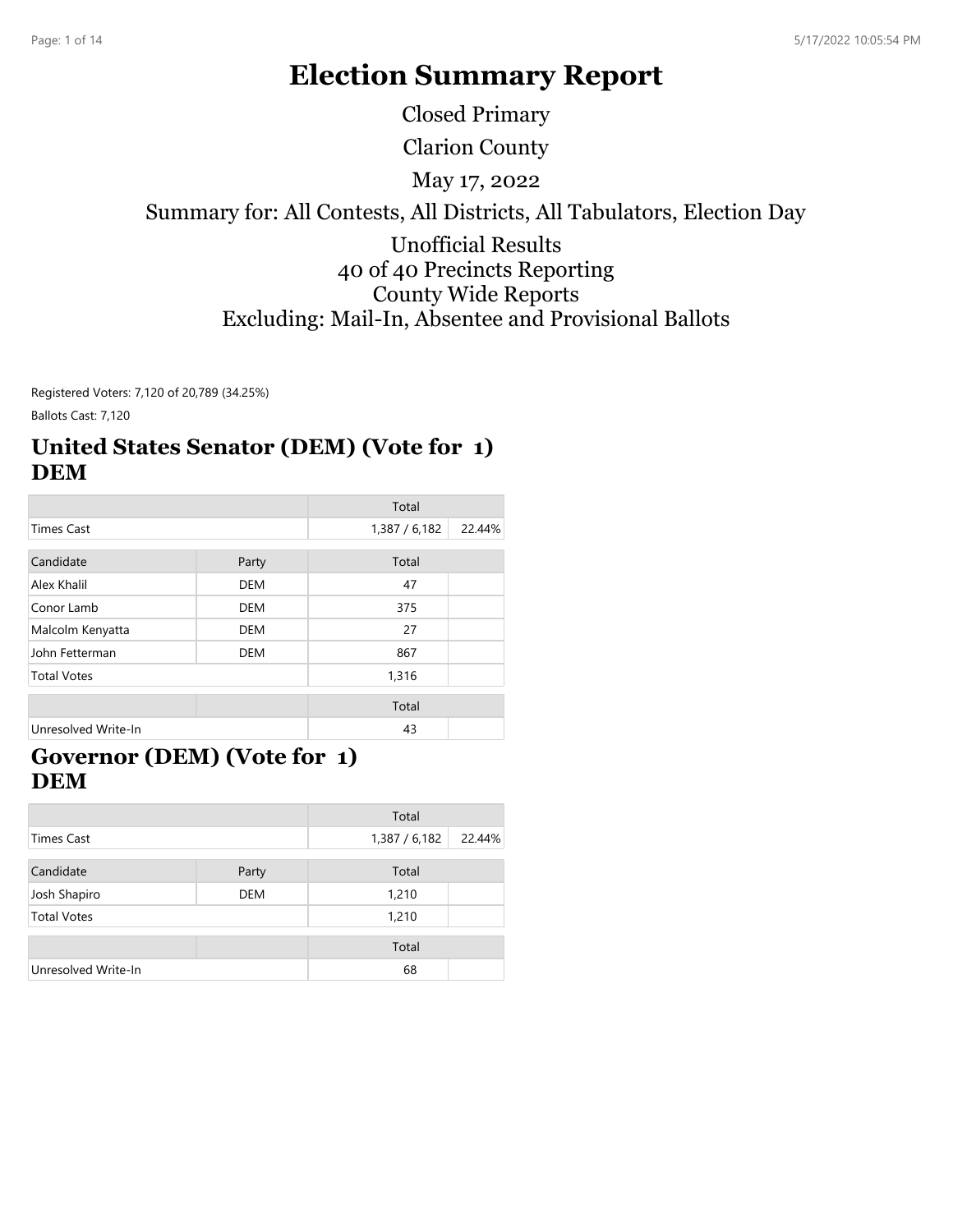### **Lieutenant Governor (DEM) (Vote for 1) DEM**

|                     |            | Total         |        |
|---------------------|------------|---------------|--------|
| Times Cast          |            | 1,387 / 6,182 | 22.44% |
|                     |            |               |        |
| Candidate           | Party      | Total         |        |
| <b>Austin Davis</b> | <b>DEM</b> | 912           |        |
| Ray Sosa            | <b>DEM</b> | 117           |        |
| <b>Brian Sims</b>   | <b>DEM</b> | 234           |        |
| <b>Total Votes</b>  |            | 1,263         |        |
|                     |            |               |        |
|                     |            | Total         |        |
| Unresolved Write-In |            | 39            |        |

### **Representative in Congress - 15th District (DEM) (Vote for 1) DEM**

|                     |       | Total         |        |
|---------------------|-------|---------------|--------|
| Times Cast          |       | 1,387 / 6,182 | 22.44% |
| Candidate           | Party | Total         |        |
| <b>Total Votes</b>  |       | 0             |        |
|                     |       | Total         |        |
| Unresolved Write-In |       | 138           |        |

### **Representative in the General Assembly - 63rd District (DEM) (Vote for 1) DEM**

|                     |       | Total       |        |
|---------------------|-------|-------------|--------|
| Times Cast          |       | 1,387/6,182 | 22.44% |
| Candidate           | Party | Total       |        |
| <b>Total Votes</b>  |       | 0           |        |
|                     |       | Total       |        |
| Unresolved Write-In |       | 110         |        |

### **Democratic State Committee (DEM) (Vote for 1) DEM**

|                     |            | Total         |        |
|---------------------|------------|---------------|--------|
| <b>Times Cast</b>   |            | 1,387 / 6,182 | 22.44% |
| Candidate           | Party      | Total         |        |
| Stephanie White     | <b>DEM</b> | 1,229         |        |
| <b>Total Votes</b>  |            | 1,229         |        |
|                     |            | Total         |        |
| Unresolved Write-In |            | 23            |        |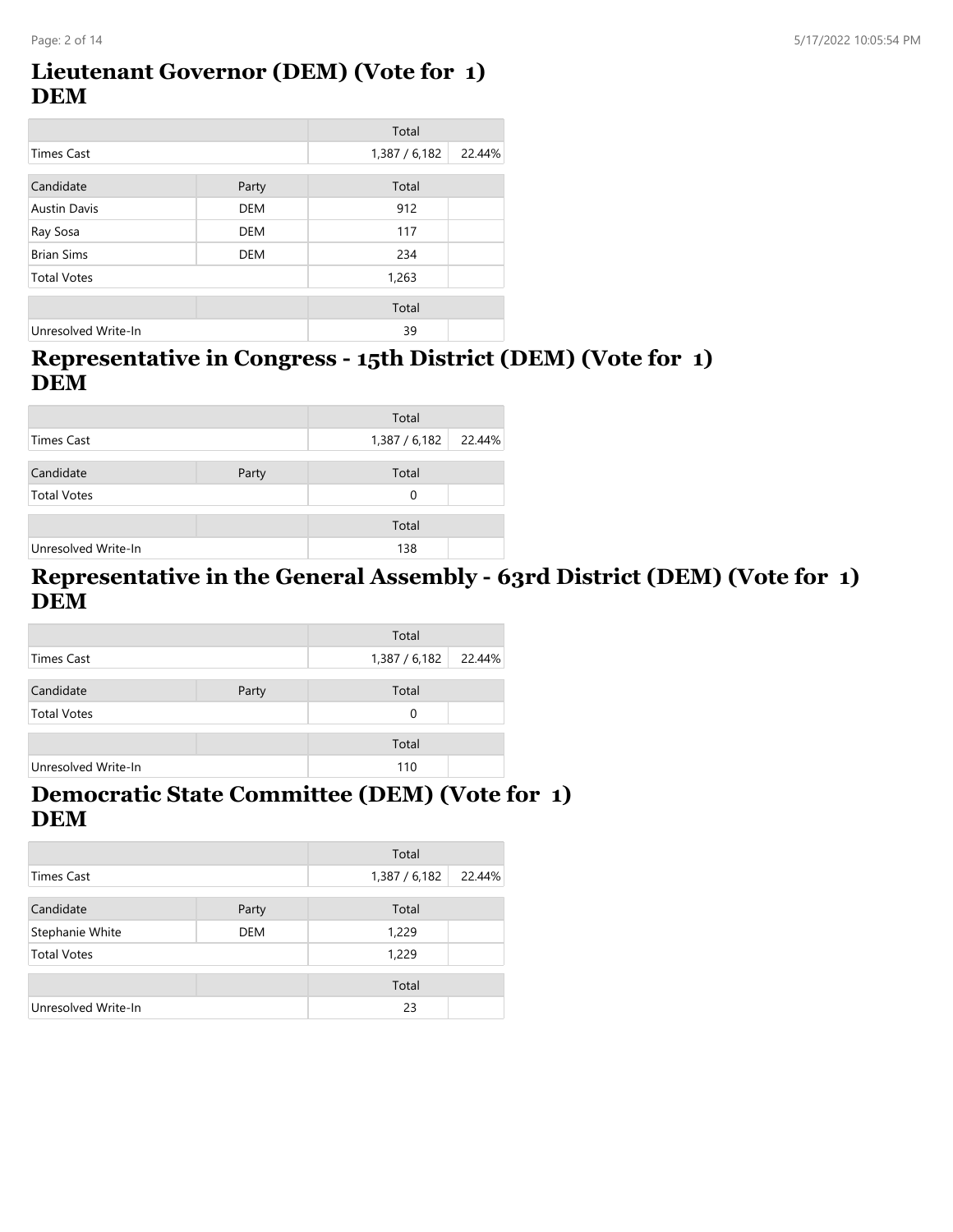### **United States Senator (REP) (Vote for 1) REP**

|                    |            | Total          |        |
|--------------------|------------|----------------|--------|
| <b>Times Cast</b>  |            | 5,733 / 14,621 | 39.21% |
| Candidate          | Party      | Total          |        |
|                    |            |                |        |
| Kathy Barnette     | <b>REP</b> | 1,614          |        |
| Mehmet Oz          | <b>REP</b> | 1,460          |        |
| George Bochetto    | <b>REP</b> | 24             |        |
| Jeff Bartos        | <b>REP</b> | 188            |        |
| Dave McCormick     | <b>REP</b> | 1,980          |        |
| Sean Gale          | <b>REP</b> | 93             |        |
| Carla Sands        | <b>REP</b> | 309            |        |
| <b>Total Votes</b> |            | 5,668          |        |
|                    |            | Total          |        |

Unresolved Write-In 29

## **Governor (REP) (Vote for 1) REP**

|                     |            | Total          |        |
|---------------------|------------|----------------|--------|
| <b>Times Cast</b>   |            | 5,733 / 14,621 | 39.21% |
| Candidate           | Party      | Total          |        |
| Lou Barletta        | <b>REP</b> | 440            |        |
|                     |            |                |        |
| Douglas V Mastriano | <b>REP</b> | 3,395          |        |
| Nche Zama           | <b>REP</b> | 40             |        |
| Dave White          | <b>REP</b> | 344            |        |
| Melissa Hart        | <b>REP</b> | 246            |        |
| <b>Bill McSwain</b> | <b>REP</b> | 971            |        |
| Charlie Gerow       | <b>REP</b> | 35             |        |
| Joe Gale            | <b>REP</b> | 84             |        |
| Jake Corman         | <b>REP</b> | 101            |        |
| <b>Total Votes</b>  |            | 5,656          |        |
|                     |            | Total          |        |
| Unresolved Write-In |            | 30             |        |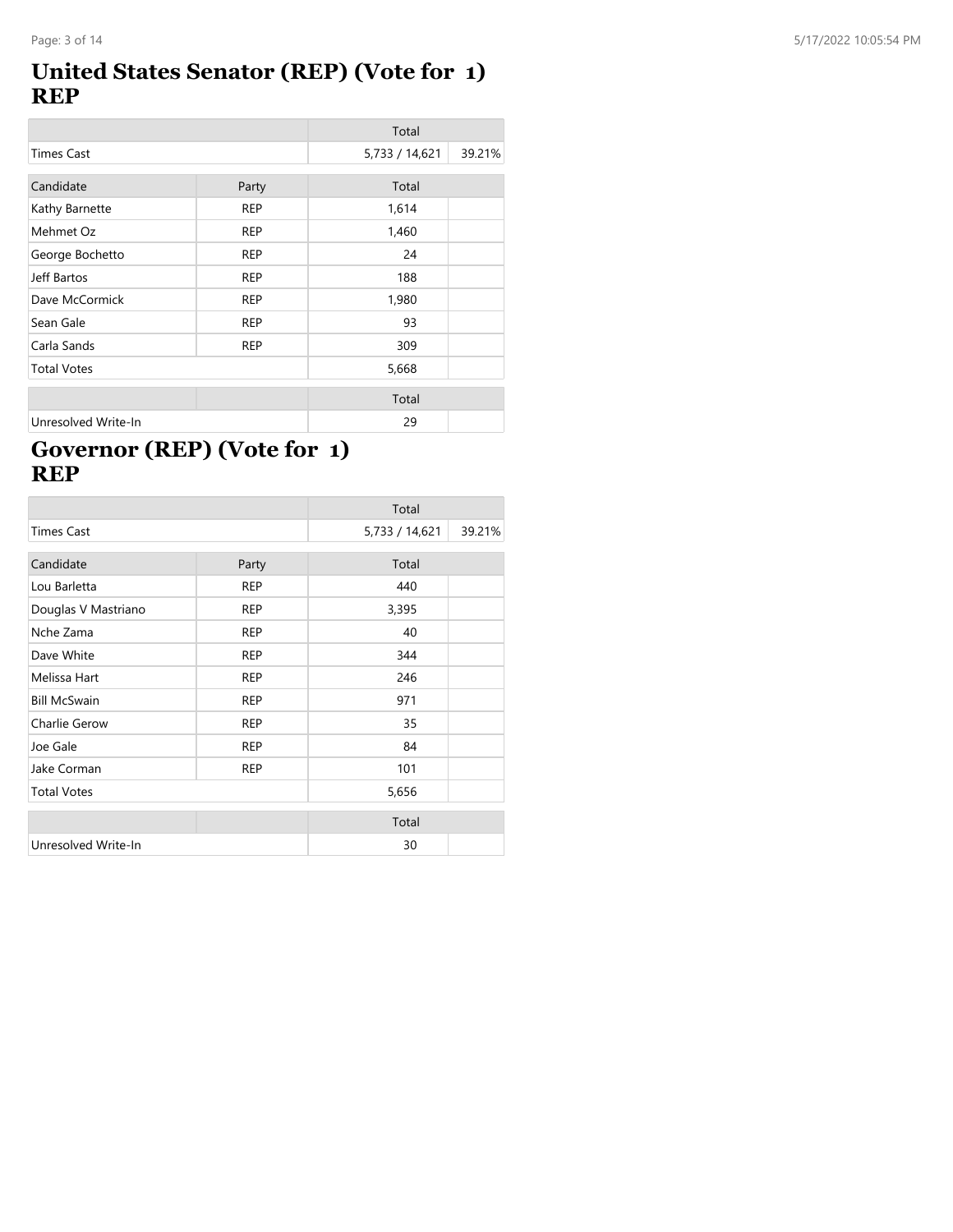#### **Lieutenant Governor (REP) (Vote for 1) REP**

|                       |            | Total          |        |
|-----------------------|------------|----------------|--------|
| <b>Times Cast</b>     |            | 5,733 / 14,621 | 39.21% |
| Candidate             | Party      | Total          |        |
| Clarice Schillinger   | <b>REP</b> | 196            |        |
| James Earl Jones      | <b>REP</b> | 388            |        |
| <b>Rick Saccone</b>   | <b>REP</b> | 825            |        |
| John Brown            | <b>REP</b> | 118            |        |
| Chris Frye            | <b>REP</b> | 387            |        |
| Jeff Coleman          | <b>REP</b> | 293            |        |
| Russ Diamond          | <b>REP</b> | 87             |        |
| Carrie Lewis DelRosso | <b>REP</b> | 2,573          |        |
| <b>Teddy Daniels</b>  | <b>REP</b> | 568            |        |
| <b>Total Votes</b>    |            | 5,435          |        |
|                       |            | Total          |        |
| Unresolved Write-In   |            | 21             |        |

### **Representative in Congress - 15th District (REP) (Vote for 1) REP**

|                     |            | Total          |        |
|---------------------|------------|----------------|--------|
| Times Cast          |            | 5,733 / 14,621 | 39.21% |
|                     |            |                |        |
| Candidate           | Party      | Total          |        |
| Glenn GT Thompson   | <b>REP</b> | 4,870          |        |
| <b>Total Votes</b>  |            | 4,870          |        |
|                     |            | Total          |        |
| Unresolved Write-In |            | 57             |        |

### **Representative in the General Assembly - 63rd District (REP) (Vote for 1) REP**

|                                |       | Total          |        |
|--------------------------------|-------|----------------|--------|
| <b>Times Cast</b>              |       | 5,733 / 14,621 | 39.21% |
| Candidate                      | Party | Total          |        |
| Donna Oberlander<br><b>REP</b> |       | 5,288          |        |
| <b>Total Votes</b>             |       | 5,288          |        |
|                                |       | Total          |        |
| Unresolved Write-In            |       | 51             |        |

### **Republican State Committee (REP) (Vote for 1) REP**

|                            |       | Total          |        |
|----------------------------|-------|----------------|--------|
| Times Cast                 |       | 5,733 / 14,621 | 39.21% |
| Candidate                  | Party | Total          |        |
| <b>REP</b><br>Nancy Banner |       | 4,779          |        |
| <b>Total Votes</b>         |       | 4,779          |        |
|                            |       | Total          |        |
| Unresolved Write-In        |       | 46             |        |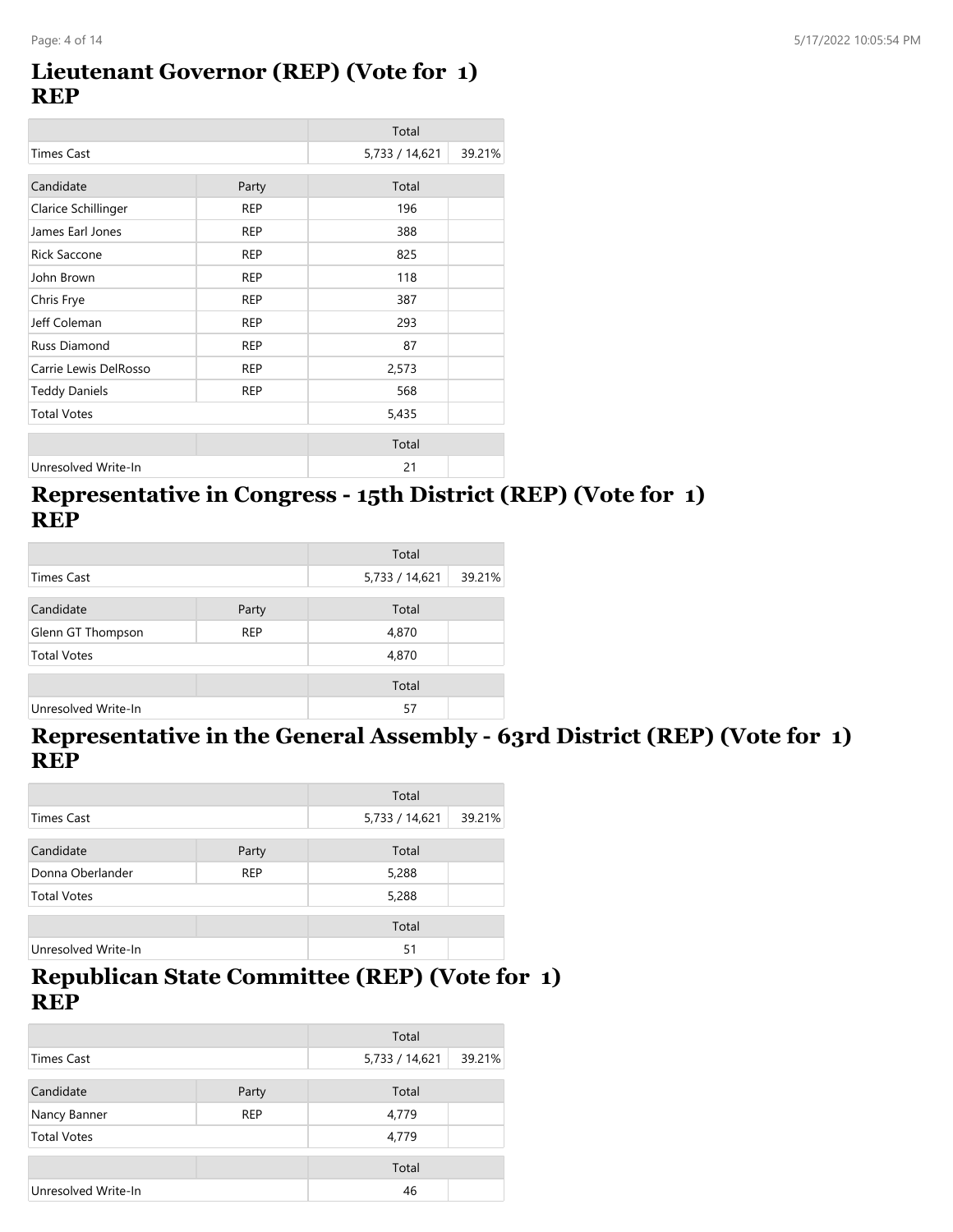### **Democratic County Committee 01.01 - Ashland Township (DEM) (Vote for 2) DEM**

|                     |       | Total         |        |
|---------------------|-------|---------------|--------|
| Times Cast          |       | 21/108        | 19.44% |
|                     |       |               |        |
| Candidate           | Party | Total         |        |
| <b>Total Votes</b>  |       | 0             |        |
|                     |       |               |        |
|                     |       | Total         |        |
| Unresolved Write-In |       | $\mathcal{P}$ |        |
|                     |       |               |        |

#### **Democratic County Committee 02.01 - Beaver Township (DEM) (Vote for 2) DEM**

|                     |       | Total    |        |
|---------------------|-------|----------|--------|
| Times Cast          |       | 53 / 235 | 22.55% |
|                     |       |          |        |
| Candidate           | Party | Total    |        |
| <b>Total Votes</b>  |       | 0        |        |
|                     |       |          |        |
|                     |       | Total    |        |
| Unresolved Write-In |       | 4        |        |

### **Democratic County Committee 03.01 - Brady Township (DEM) (Vote for 2) DEM**

|                     |       | Total |        |
|---------------------|-------|-------|--------|
| Times Cast          |       | 2/7   | 28.57% |
|                     |       |       |        |
| Candidate           | Party | Total |        |
| <b>Total Votes</b>  |       | 0     |        |
|                     |       |       |        |
|                     |       | Total |        |
| Unresolved Write-In |       | 0     |        |

#### **Democratic County Committee 04.01 - Callensburg Borough (DEM) (Vote for 2) DEM**

|                     |       | Total |        |
|---------------------|-------|-------|--------|
| Times Cast          |       | 10/26 | 38.46% |
|                     |       |       |        |
| Candidate           | Party | Total |        |
| <b>Total Votes</b>  |       | 0     |        |
|                     |       |       |        |
|                     |       | Total |        |
| Unresolved Write-In |       | 0     |        |

**Democratic County Committee 05.01 - Clarion Borough First (DEM) (Vote for 2)**

**DEM**

|                     |       | Total    |        |
|---------------------|-------|----------|--------|
| <b>Times Cast</b>   |       | 66 / 266 | 24.81% |
| Candidate           | Party | Total    |        |
| <b>Total Votes</b>  |       | 0        |        |
|                     |       | Total    |        |
| Unresolved Write-In |       |          |        |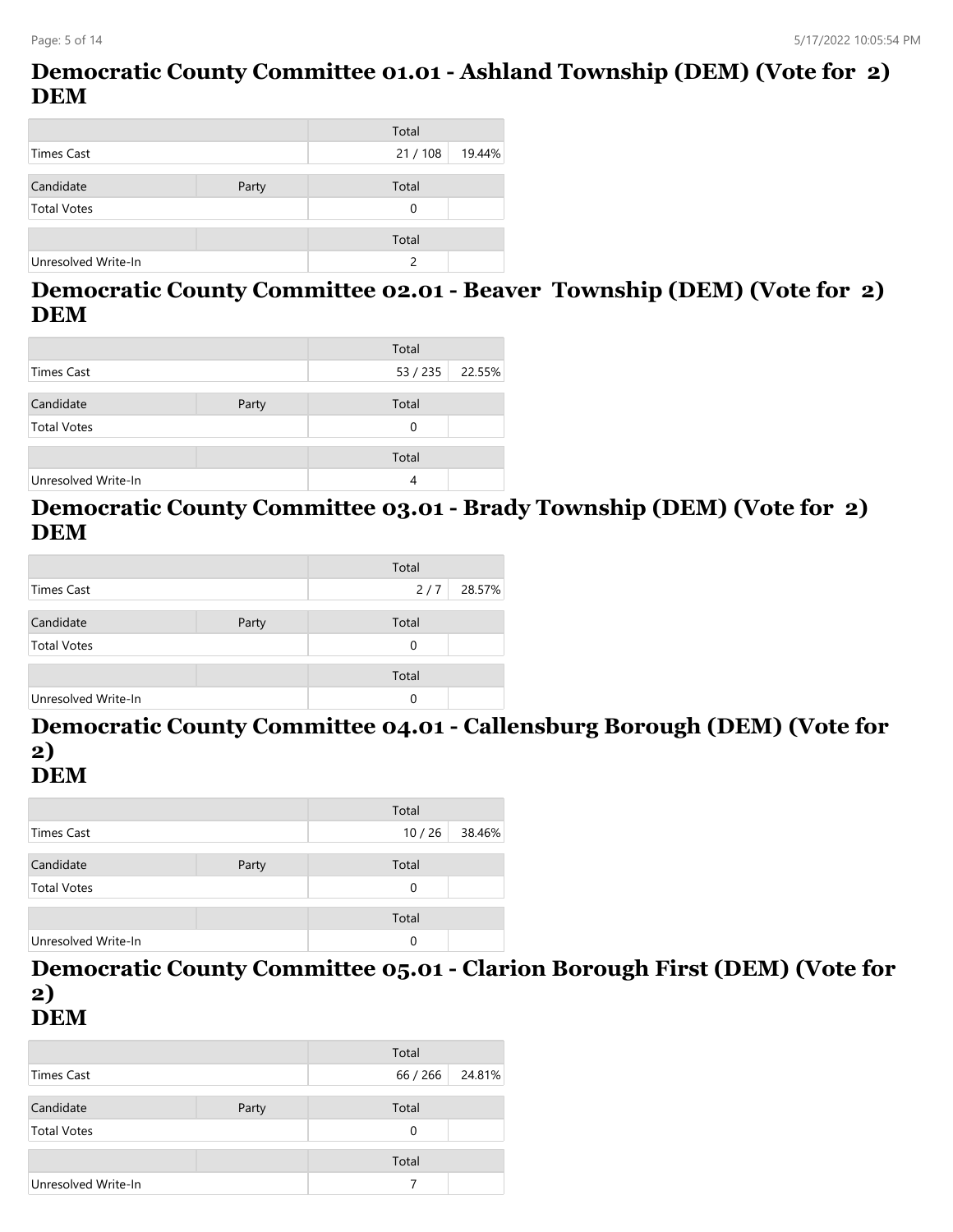#### **Democratic County Committee 05.02 - Clarion Borough Second (DEM) (Vote for 2) DEM**

|                     |       | Total    |        |
|---------------------|-------|----------|--------|
| Times Cast          |       | 42/185   | 22.70% |
|                     |       |          |        |
| Candidate           | Party | Total    |        |
| <b>Total Votes</b>  |       | $\Omega$ |        |
|                     |       |          |        |
|                     |       | Total    |        |
| Unresolved Write-In |       | っ        |        |

#### **Democratic County Committee 05.03 - Clarion Borough Third (DEM) (Vote for 2) DEM**

|                     |       | Total  |        |
|---------------------|-------|--------|--------|
| Times Cast          |       | 71/465 | 15.27% |
| Candidate           | Party | Total  |        |
| <b>Total Votes</b>  |       | 0      |        |
|                     |       | Total  |        |
| Unresolved Write-In |       | 21     |        |

#### **Democratic County Committee 06.01 - Clarion Township First (DEM) (Vote for 2) DEM**

|                     |            | Total    |        |
|---------------------|------------|----------|--------|
| Times Cast          |            | 43 / 198 | 21.72% |
|                     |            |          |        |
| Candidate           | Party      | Total    |        |
| Janina M Jolley     | <b>DEM</b> | 37       |        |
| <b>Total Votes</b>  |            | 37       |        |
|                     |            |          |        |
|                     |            | Total    |        |
| Unresolved Write-In |            | 2        |        |

#### **Democratic County Committee 06.02 - Clarion Township Second (DEM) (Vote for 2) DEM**

|                     |       | Total    |        |
|---------------------|-------|----------|--------|
| Times Cast          |       | 62 / 340 | 18.24% |
|                     |       |          |        |
| Candidate           | Party | Total    |        |
| <b>Total Votes</b>  |       | 0        |        |
|                     |       |          |        |
|                     |       | Total    |        |
| Unresolved Write-In |       | 3        |        |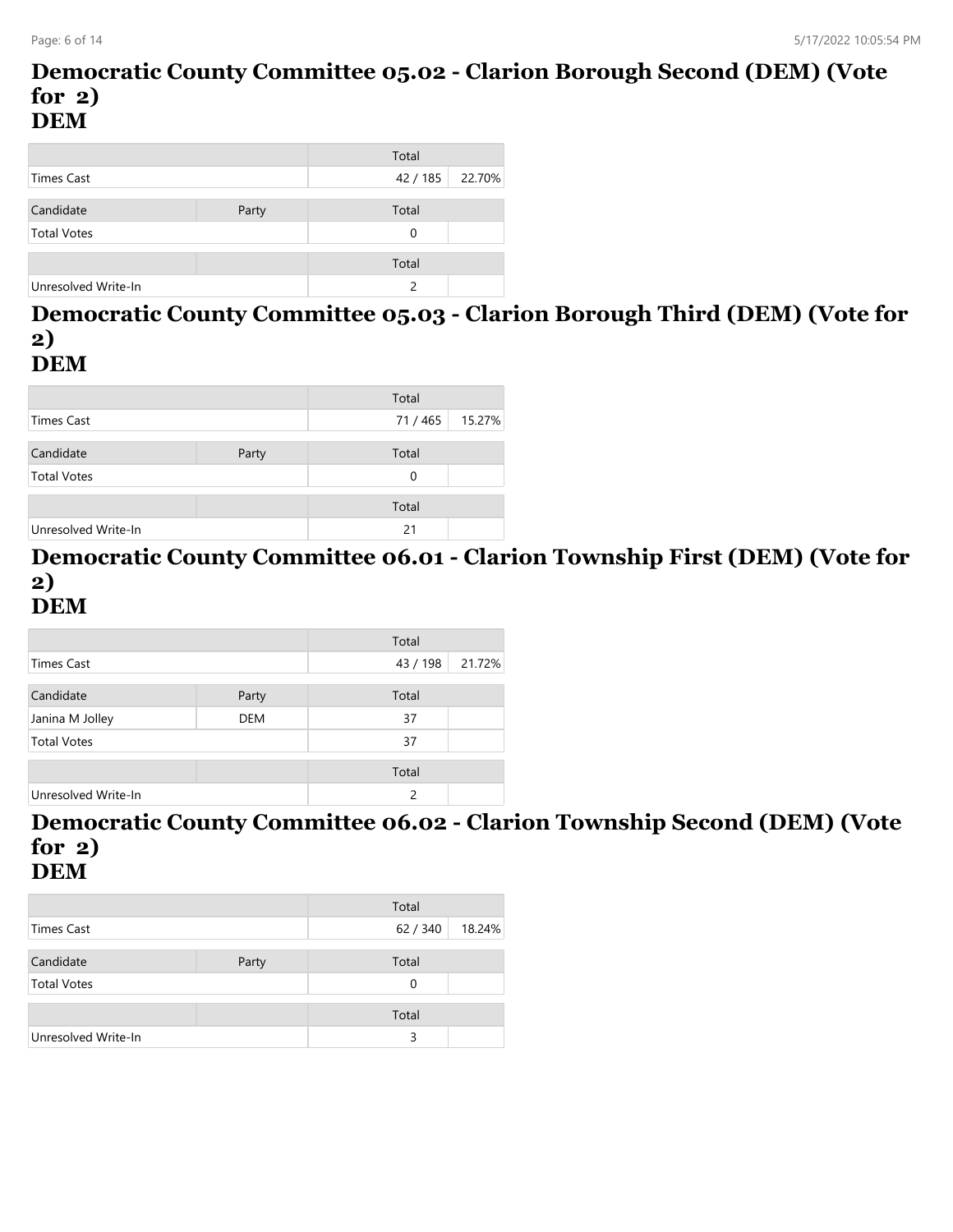### **Democratic County Committee 07.01 - East Brady Borough (DEM) (Vote for 2) DEM**

|                     |       | Total    |        |
|---------------------|-------|----------|--------|
| <b>Times Cast</b>   |       | 53 / 207 | 25.60% |
|                     |       |          |        |
| Candidate           | Party | Total    |        |
| <b>Total Votes</b>  |       | 0        |        |
|                     |       |          |        |
|                     |       | Total    |        |
| Unresolved Write-In |       |          |        |

### **Democratic County Committee 08.01 - Elk Township (DEM) (Vote for 2) DEM**

|                     |            | Total    |        |
|---------------------|------------|----------|--------|
| Times Cast          |            | 42 / 184 | 22.83% |
|                     |            |          |        |
| Candidate           | Party      | Total    |        |
| Beth Johnson        | <b>DEM</b> | 35       |        |
| <b>Total Votes</b>  |            | 35       |        |
|                     |            |          |        |
|                     |            | Total    |        |
| Unresolved Write-In |            | 1        |        |

### **Democratic County Committee 09.01 - Foxburg Borough (DEM) (Vote for 2) DEM**

|                     |       | Total |        |
|---------------------|-------|-------|--------|
| <b>Times Cast</b>   |       | 11/49 | 22.45% |
|                     |       |       |        |
| Candidate           | Party | Total |        |
| <b>Total Votes</b>  |       | 0     |        |
|                     |       |       |        |
|                     |       | Total |        |
| Unresolved Write-In |       | 0     |        |

#### **Democratic County Committee 10.01 - Farmington Township North (DEM) (Vote for 2) DEM**

|                     |       | Total |        |
|---------------------|-------|-------|--------|
| Times Cast          |       | 25/95 | 26.32% |
| Candidate           | Party | Total |        |
| <b>Total Votes</b>  |       | 0     |        |
|                     |       | Total |        |
| Unresolved Write-In |       |       |        |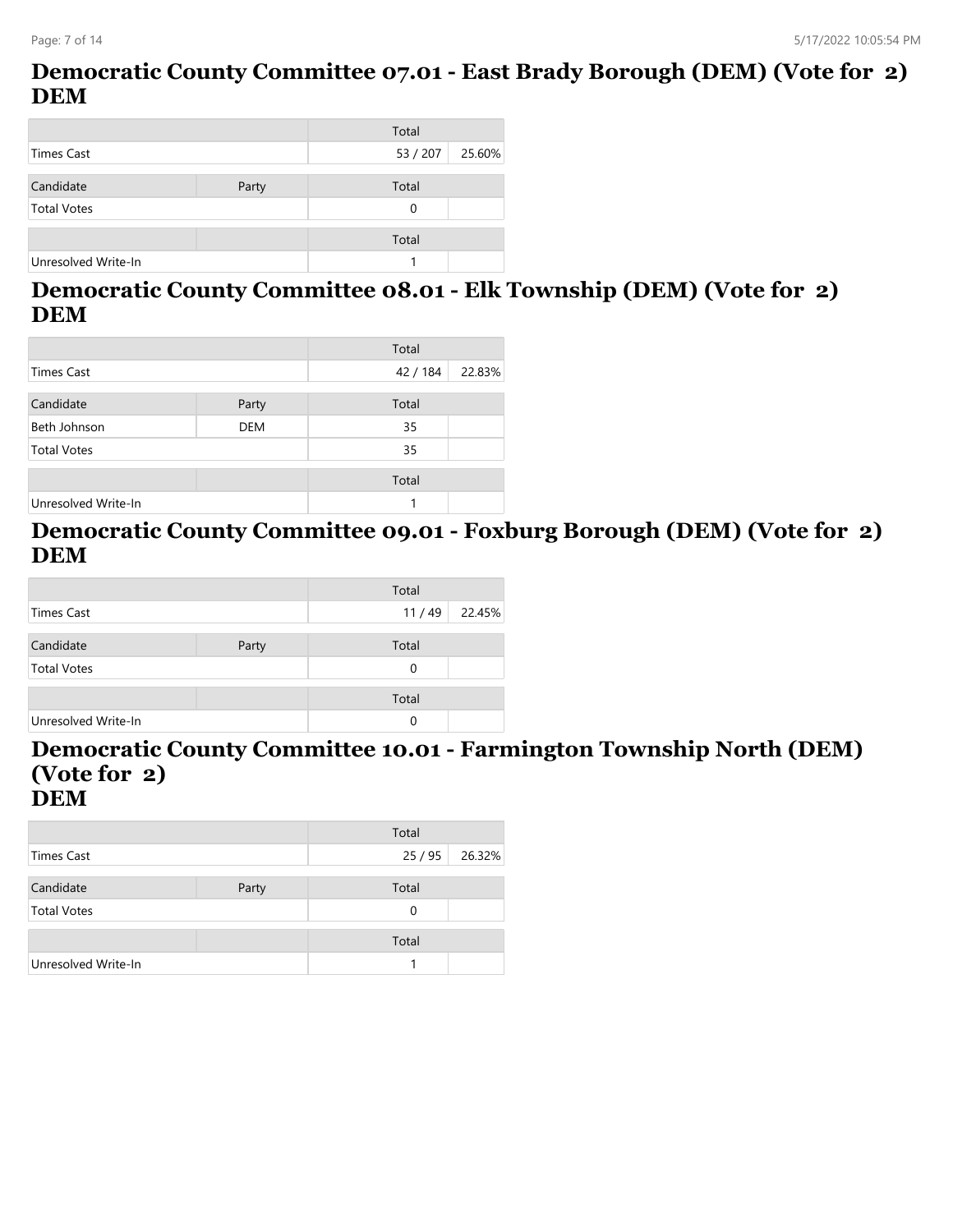#### **Democratic County Committee 10.02 - Farmington Township Central (DEM) (Vote for 2) DEM**

|                     |       | Total    |        |
|---------------------|-------|----------|--------|
| Times Cast          |       | 75 / 289 | 25.95% |
|                     |       |          |        |
| Candidate           | Party | Total    |        |
| <b>Total Votes</b>  |       | 0        |        |
|                     |       |          |        |
|                     |       | Total    |        |
| Unresolved Write-In |       | 9        |        |

### **Democratic County Committee 11.01 - Hawthorn Borough (DEM) (Vote for 2) DEM**

|                     |       | Total |        |
|---------------------|-------|-------|--------|
| Times Cast          |       | 9/43  | 20.93% |
|                     |       |       |        |
| Candidate           | Party | Total |        |
| <b>Total Votes</b>  |       | 0     |        |
|                     |       |       |        |
|                     |       | Total |        |
| Unresolved Write-In |       | 0     |        |

### **Democratic County Committee 12.01 - Highland Township (DEM) (Vote for 2) DEM**

|                     |       | Total    |        |
|---------------------|-------|----------|--------|
| <b>Times Cast</b>   |       | 23/118   | 19.49% |
|                     |       |          |        |
| Candidate           | Party | Total    |        |
| <b>Total Votes</b>  |       | $\Omega$ |        |
|                     |       |          |        |
|                     |       | Total    |        |
| Unresolved Write-In |       | 0        |        |

#### **Democratic County Committee 13.01 - Knox Borough (DEM) (Vote for 2) DEM**

|                                |            | Total    |        |
|--------------------------------|------------|----------|--------|
| <b>Times Cast</b>              |            | 42/172   | 24.42% |
| Candidate                      |            | Total    |        |
|                                | Party      |          |        |
| Kimberly S Bowman              | <b>DEM</b> | 33       |        |
| Linda Ann Runyan<br><b>DEM</b> |            | 32       |        |
| <b>Total Votes</b>             |            | 65       |        |
|                                |            | Total    |        |
| Unresolved Write-In            |            | $\Omega$ |        |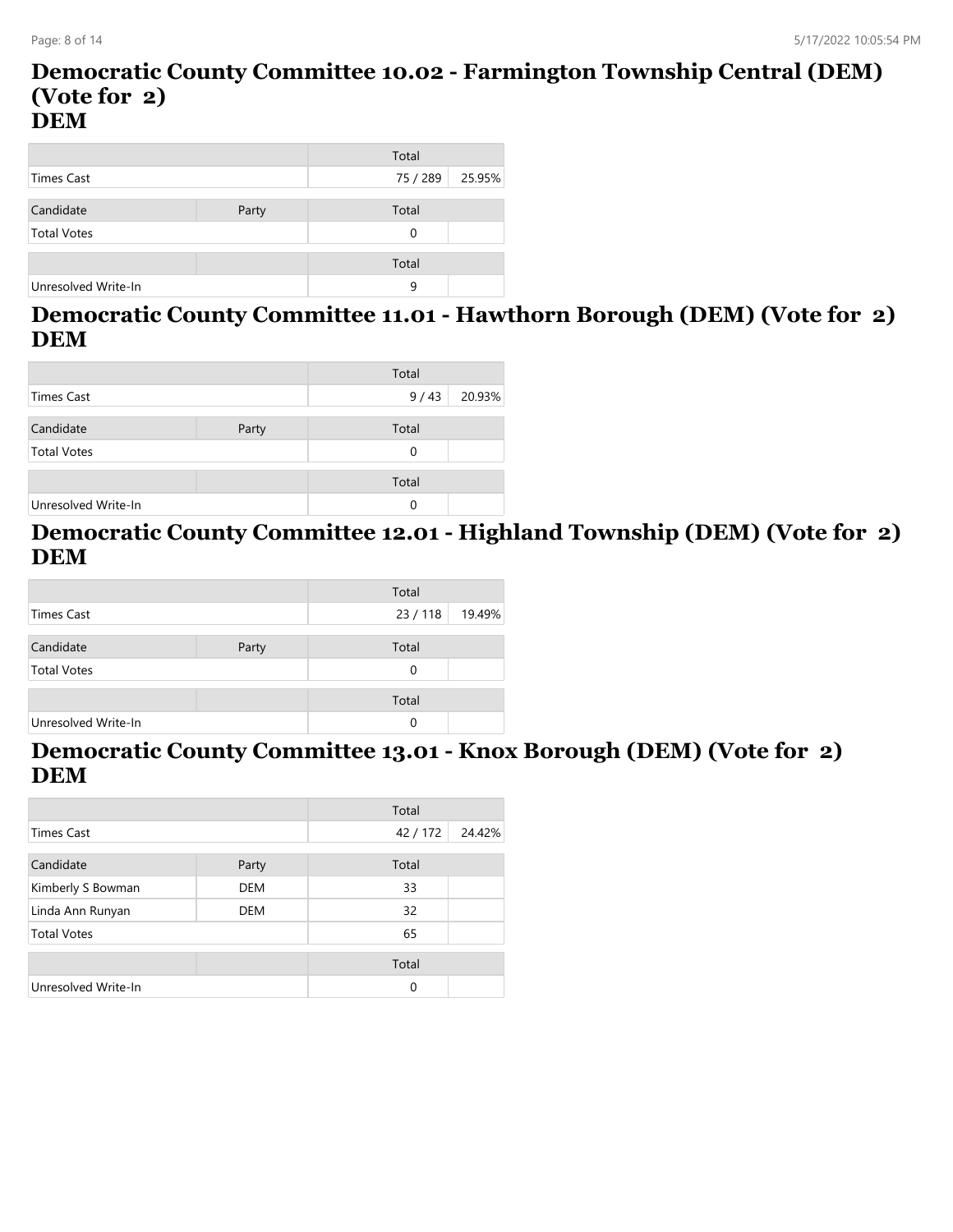#### **Democratic County Committee 14.01 - Knox Township (DEM) (Vote for 2) DEM**

|                     |       | Total    |        |
|---------------------|-------|----------|--------|
| <b>Times Cast</b>   |       | 69 / 253 | 27.27% |
|                     |       |          |        |
| Candidate           | Party | Total    |        |
| <b>Total Votes</b>  |       | 0        |        |
|                     |       |          |        |
|                     |       | Total    |        |
| Unresolved Write-In |       | 3        |        |

#### **Democratic County Committee 15.01 - Licking Township (DEM) (Vote for 2) DEM**

|                     |       | Total |        |
|---------------------|-------|-------|--------|
| Times Cast          |       | 21/58 | 36.21% |
|                     |       |       |        |
| Candidate           | Party | Total |        |
| <b>Total Votes</b>  |       | 0     |        |
|                     |       |       |        |
|                     |       | Total |        |
| Unresolved Write-In |       | 0     |        |

### **Democratic County Committee 16.01 - Limestone Township (DEM) (Vote for 2) DEM**

|                     |            | Total  |        |
|---------------------|------------|--------|--------|
| Times Cast          |            | 58/271 | 21.40% |
|                     |            |        |        |
| Candidate           | Party      | Total  |        |
| Kathleen L Krouse   | <b>DEM</b> | 50     |        |
| <b>Total Votes</b>  |            | 50     |        |
|                     |            |        |        |
|                     |            | Total  |        |
| Unresolved Write-In |            | 3      |        |

#### **Democratic County Committee 17.01 - Madison Township (DEM) (Vote for 2) DEM**

|                     |       | Total           |  |
|---------------------|-------|-----------------|--|
| Times Cast          |       | 49 / 222 22.07% |  |
| Candidate           | Party | Total           |  |
| <b>Total Votes</b>  |       | 0               |  |
|                     |       | Total           |  |
| Unresolved Write-In |       | 3               |  |

**Democratic County Committee 18.01 - Millcreek Township (DEM) (Vote for 2) DEM**

|                     |       | Total |                |
|---------------------|-------|-------|----------------|
| Times Cast          |       |       | 26 / 83 31.33% |
| Candidate           | Party | Total |                |
| <b>Total Votes</b>  |       | 0     |                |
|                     |       | Total |                |
| Unresolved Write-In |       | 0     |                |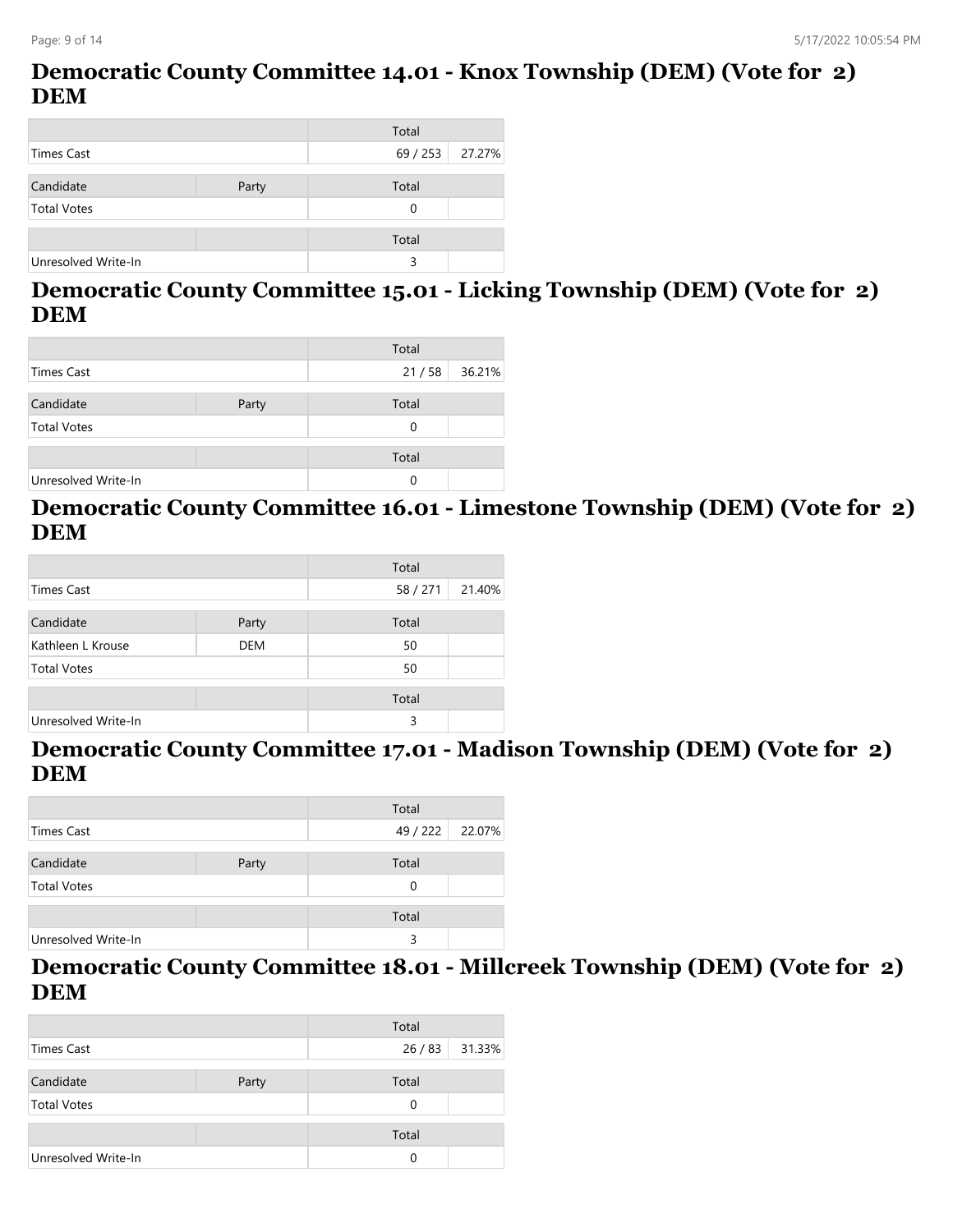### **Democratic County Committee 19.01 - Monroe Township (DEM) (Vote for 2) DEM**

|                     |            | Total    |        |
|---------------------|------------|----------|--------|
| <b>Times Cast</b>   |            | 65 / 279 | 23.30% |
|                     |            |          |        |
| Candidate           | Party      | Total    |        |
| DeWayne Harbaugh    | <b>DEM</b> | 57       |        |
| <b>Total Votes</b>  |            | 57       |        |
|                     |            |          |        |
|                     |            | Total    |        |
| Unresolved Write-In |            | 5        |        |

#### **Democratic County Committee 20.01 - New Bethlehem Borough (DEM) (Vote for 2) DEM**

|                     |       | Total  |        |
|---------------------|-------|--------|--------|
| Times Cast          |       | 32/130 | 24.62% |
| Candidate           | Party | Total  |        |
| <b>Total Votes</b>  |       | 0      |        |
|                     |       | Total  |        |
| Unresolved Write-In |       | 5      |        |

### **Democratic County Committee 21.01 - Paint Township (DEM) (Vote for 2) DEM**

|                     |       | Total    |        |
|---------------------|-------|----------|--------|
| Times Cast          |       | 75 / 333 | 22.52% |
| Candidate           | Party | Total    |        |
| <b>Total Votes</b>  |       | 0        |        |
|                     |       | Total    |        |
| Unresolved Write-In |       | 6        |        |

#### **Democratic County Committee 22.01 - Perry Township (DEM) (Vote for 2) DEM**

|                     |       | Total    |        |
|---------------------|-------|----------|--------|
| Times Cast          |       | 33 / 147 | 22.45% |
| Candidate           | Party | Total    |        |
| <b>Total Votes</b>  |       | 0        |        |
|                     |       | Total    |        |
| Unresolved Write-In |       | 2        |        |

#### **Democratic County Committee 23.01 - Piney Township (DEM) (Vote for 2) DEM**

|                     |       | Total |                |
|---------------------|-------|-------|----------------|
| Times Cast          |       |       | 20 / 62 32.26% |
| Candidate           | Party | Total |                |
| <b>Total Votes</b>  |       | 0     |                |
|                     |       | Total |                |
| Unresolved Write-In |       |       |                |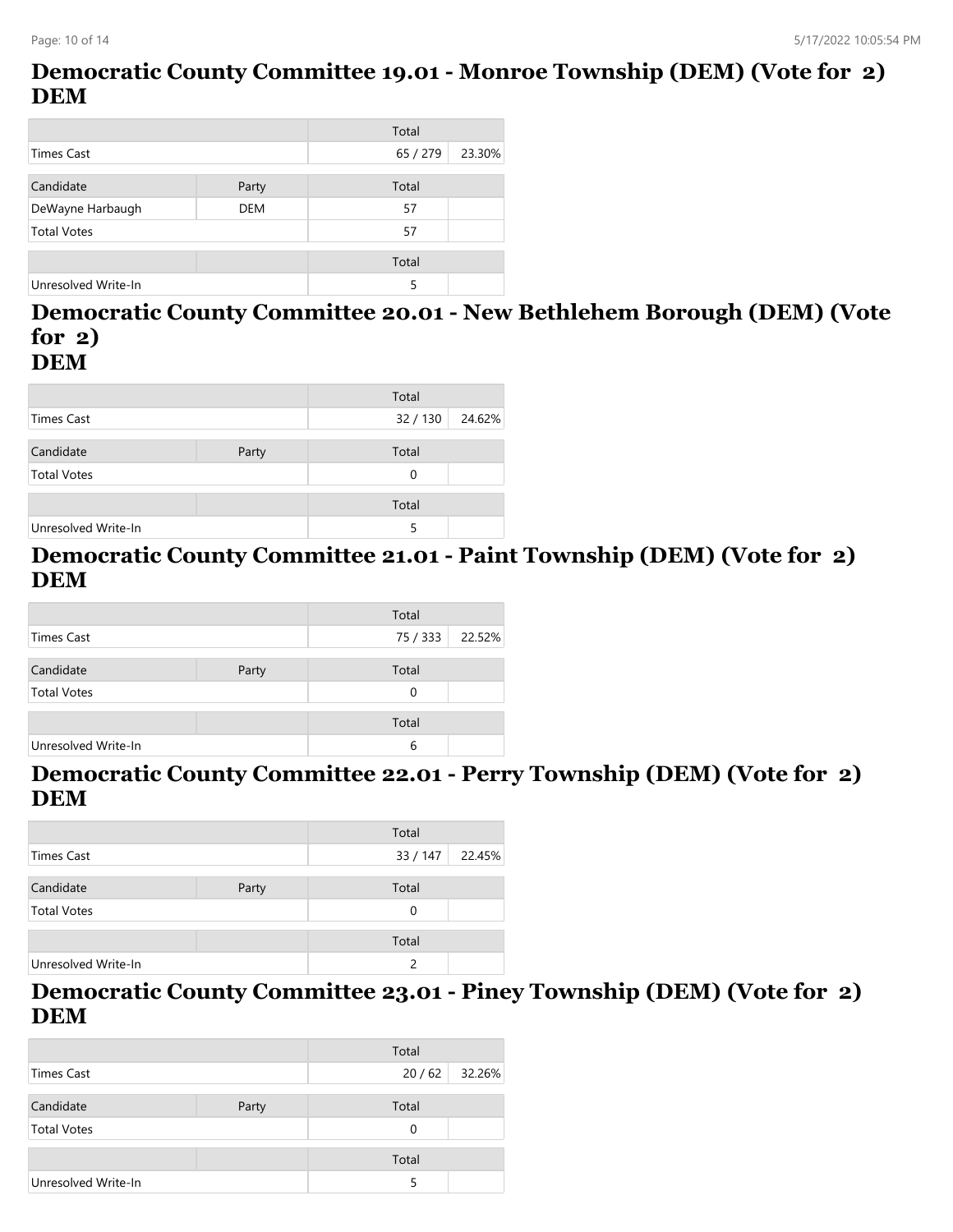#### **Democratic County Committee 24.01 - Porter Township East (DEM) (Vote for 2) DEM**

|                     |       | Total |        |
|---------------------|-------|-------|--------|
| Times Cast          |       | 12/53 | 22.64% |
|                     |       |       |        |
| Candidate           | Party | Total |        |
| <b>Total Votes</b>  |       | 0     |        |
|                     |       |       |        |
|                     |       | Total |        |
| Unresolved Write-In |       | 0     |        |

#### **Democratic County Committee 24.02 - Porter Township West (DEM) (Vote for 2) DEM**

|                     |       | Total |                |
|---------------------|-------|-------|----------------|
| Times Cast          |       |       | 20 / 92 21.74% |
| Candidate           | Party | Total |                |
| <b>Total Votes</b>  |       | 0     |                |
|                     |       | Total |                |
| Unresolved Write-In |       |       |                |

#### **Democratic County Committee 25.01 - Redbank Township East (DEM) (Vote for 2) DEM**

|                     |       | Total |        |
|---------------------|-------|-------|--------|
| Times Cast          |       | 16/77 | 20.78% |
|                     |       |       |        |
| Candidate           | Party | Total |        |
| <b>Total Votes</b>  |       | 0     |        |
|                     |       |       |        |
|                     |       | Total |        |
| Unresolved Write-In |       |       |        |

#### **Democratic County Committee 25.02 - Redbank Township West (DEM) (Vote for 2) DEM**

|                     |       | Total    |        |
|---------------------|-------|----------|--------|
| Times Cast          |       | 18/71    | 25.35% |
|                     |       |          |        |
| Candidate           | Party | Total    |        |
| <b>Total Votes</b>  |       | $\Omega$ |        |
|                     |       |          |        |
|                     |       | Total    |        |
| Unresolved Write-In |       | 0        |        |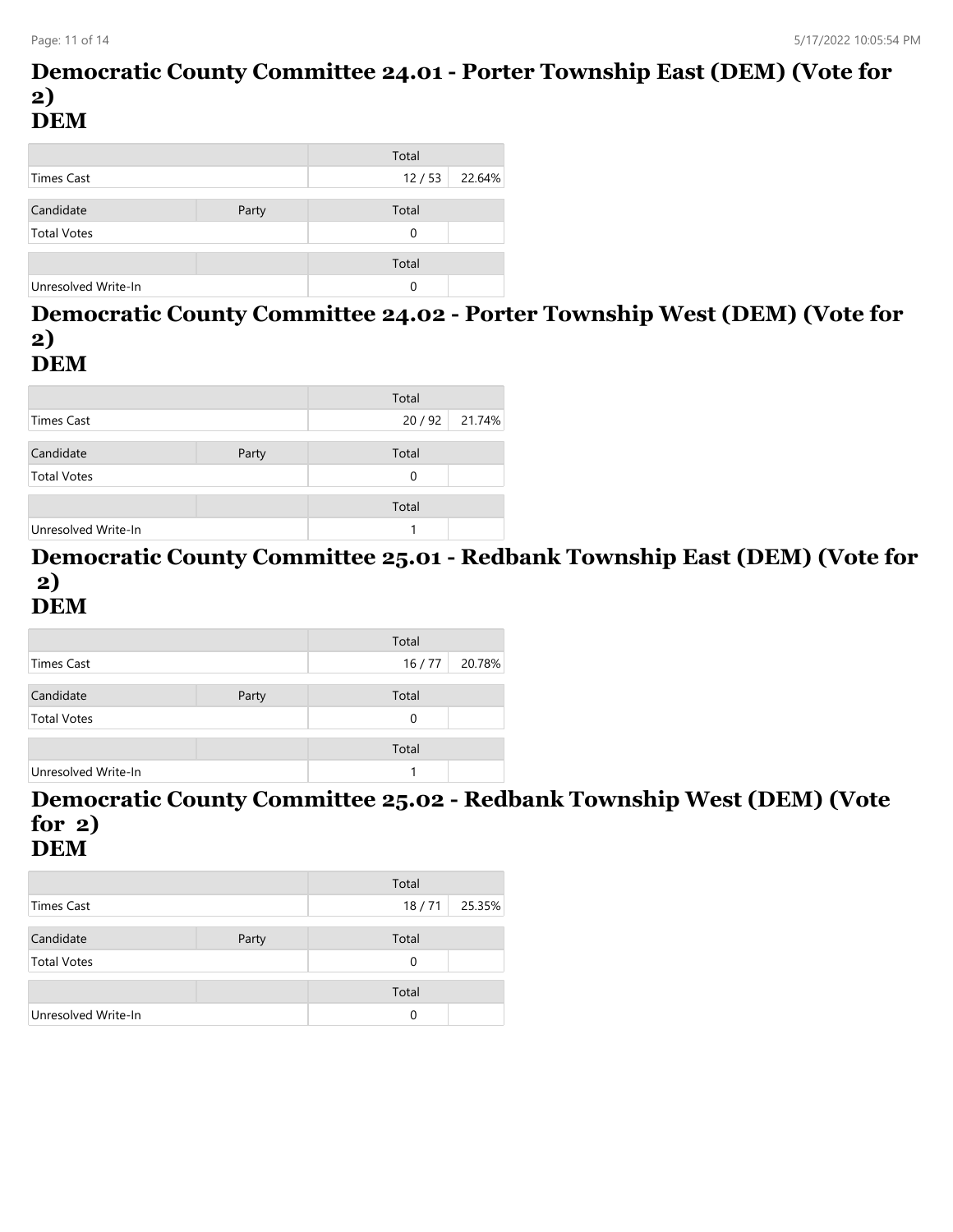### **Democratic County Committee 26.01 - Richland Township (DEM) (Vote for 2) DEM**

|                     |       | Total |        |
|---------------------|-------|-------|--------|
| Times Cast          |       | 10/63 | 15.87% |
|                     |       |       |        |
| Candidate           | Party | Total |        |
| <b>Total Votes</b>  |       | 0     |        |
|                     |       |       |        |
|                     |       | Total |        |
| Unresolved Write-In |       |       |        |

# **Democratic County Committee 27.01 - Rimersburg Borough (DEM) (Vote for 2)**

### **DEM**

|                     |       | Total           |  |
|---------------------|-------|-----------------|--|
| Times Cast          |       | 32 / 132 24.24% |  |
| Candidate           | Party | Total           |  |
| <b>Total Votes</b>  |       | 0               |  |
|                     |       | Total           |  |
| Unresolved Write-In |       | 0               |  |

### **Democratic County Committee 28.01 - Salem Township (DEM) (Vote for 2) DEM**

|                     |       | Total  |        |
|---------------------|-------|--------|--------|
| Times Cast          |       | 32/111 | 28.83% |
|                     |       |        |        |
| Candidate           | Party | Total  |        |
| <b>Total Votes</b>  |       | 0      |        |
|                     |       |        |        |
|                     |       | Total  |        |
| Unresolved Write-In |       |        |        |

#### **Democratic County Committee 29.01 - Shippenville Borough (DEM) (Vote for 2) DEM**

|                     |            | Total |        |
|---------------------|------------|-------|--------|
| <b>Times Cast</b>   |            | 22/83 | 26.51% |
| Candidate           | Party      | Total |        |
| Paul R Woodburne    | <b>DEM</b> | 19    |        |
| Andrea Gardner      | <b>DEM</b> | 18    |        |
| <b>Total Votes</b>  |            | 37    |        |
|                     |            | Total |        |
| Unresolved Write-In |            | 0     |        |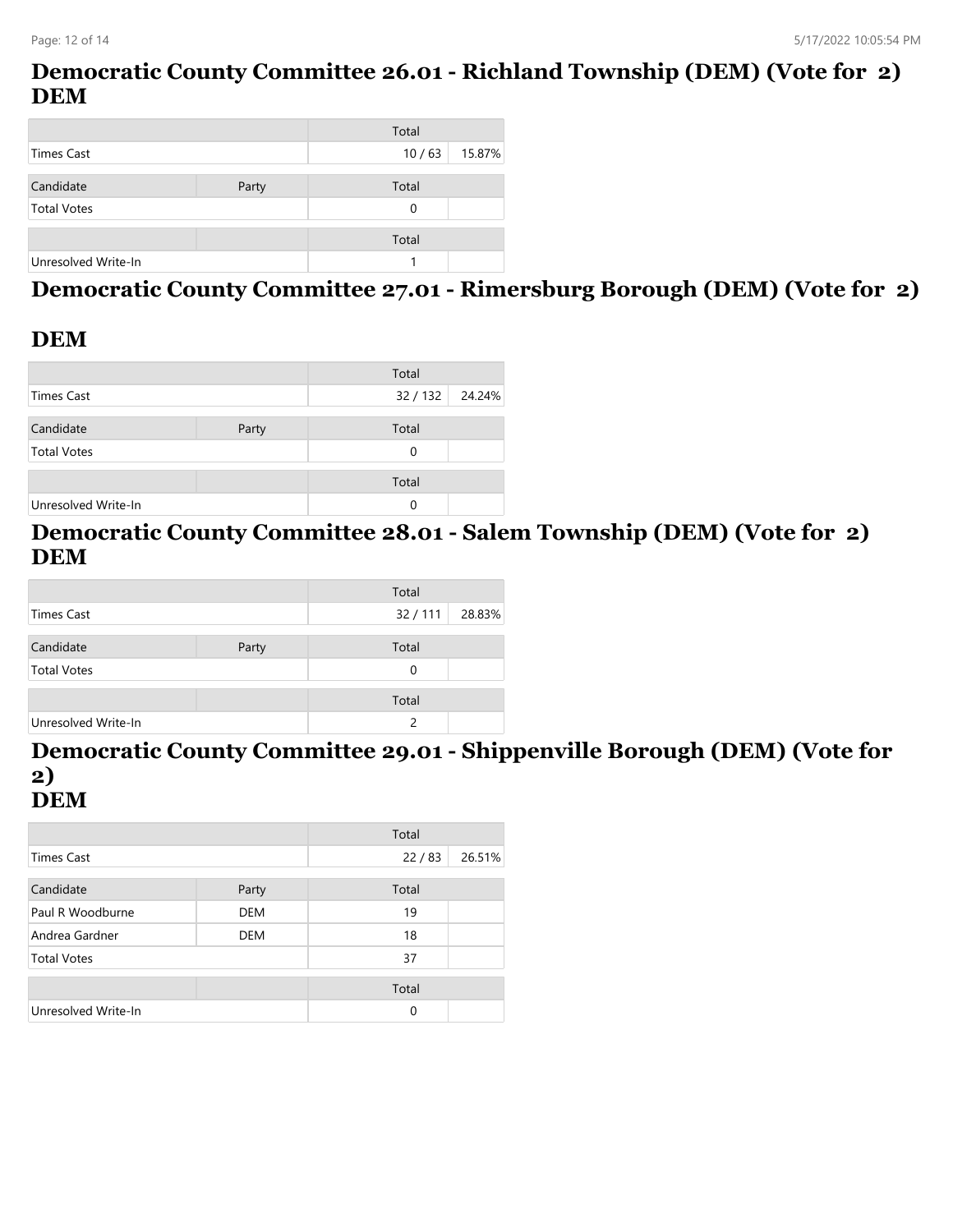### **Democratic County Committee 30.01 - Sligo Borough (DEM) (Vote for 2) DEM**

|                     |            | Total |        |
|---------------------|------------|-------|--------|
| <b>Times Cast</b>   |            | 18/82 | 21.95% |
|                     |            |       |        |
| Candidate           | Party      | Total |        |
| Cassandra M Neely   | <b>DEM</b> | 16    |        |
| Earla L McCall      | <b>DEM</b> | 15    |        |
| <b>Total Votes</b>  |            | 31    |        |
|                     |            |       |        |
|                     |            | Total |        |
| Unresolved Write-In |            | 0     |        |

#### **Democratic County Committee 31.01 - St Petersburg Borough (DEM) (Vote for 2) DEM**

|                     |       | Total |        |
|---------------------|-------|-------|--------|
| <b>Times Cast</b>   |       | 22/60 | 36.67% |
|                     |       |       |        |
| Candidate           | Party | Total |        |
| <b>Total Votes</b>  |       | 0     |        |
|                     |       |       |        |
|                     |       | Total |        |
| Unresolved Write-In |       |       |        |

#### **Democratic County Committee 32.01 - Strattanville Borough (DEM) (Vote for 2) DEM**

|                     |       | Total    |        |
|---------------------|-------|----------|--------|
| Times Cast          |       | 17/87    | 19.54% |
|                     |       |          |        |
| Candidate           | Party | Total    |        |
| <b>Total Votes</b>  |       | $\Omega$ |        |
|                     |       |          |        |
|                     |       | Total    |        |
| Unresolved Write-In |       | 0        |        |

### **Democratic County Committee 33.01 - Toby Township (DEM) (Vote for 2) DEM**

|                     |       | Total         |        |
|---------------------|-------|---------------|--------|
| <b>Times Cast</b>   |       | 18 / 174      | 10.34% |
| Candidate           | Party | Total         |        |
| <b>Total Votes</b>  |       | $\Omega$      |        |
|                     |       | Total         |        |
| Unresolved Write-In |       | $\mathcal{P}$ |        |